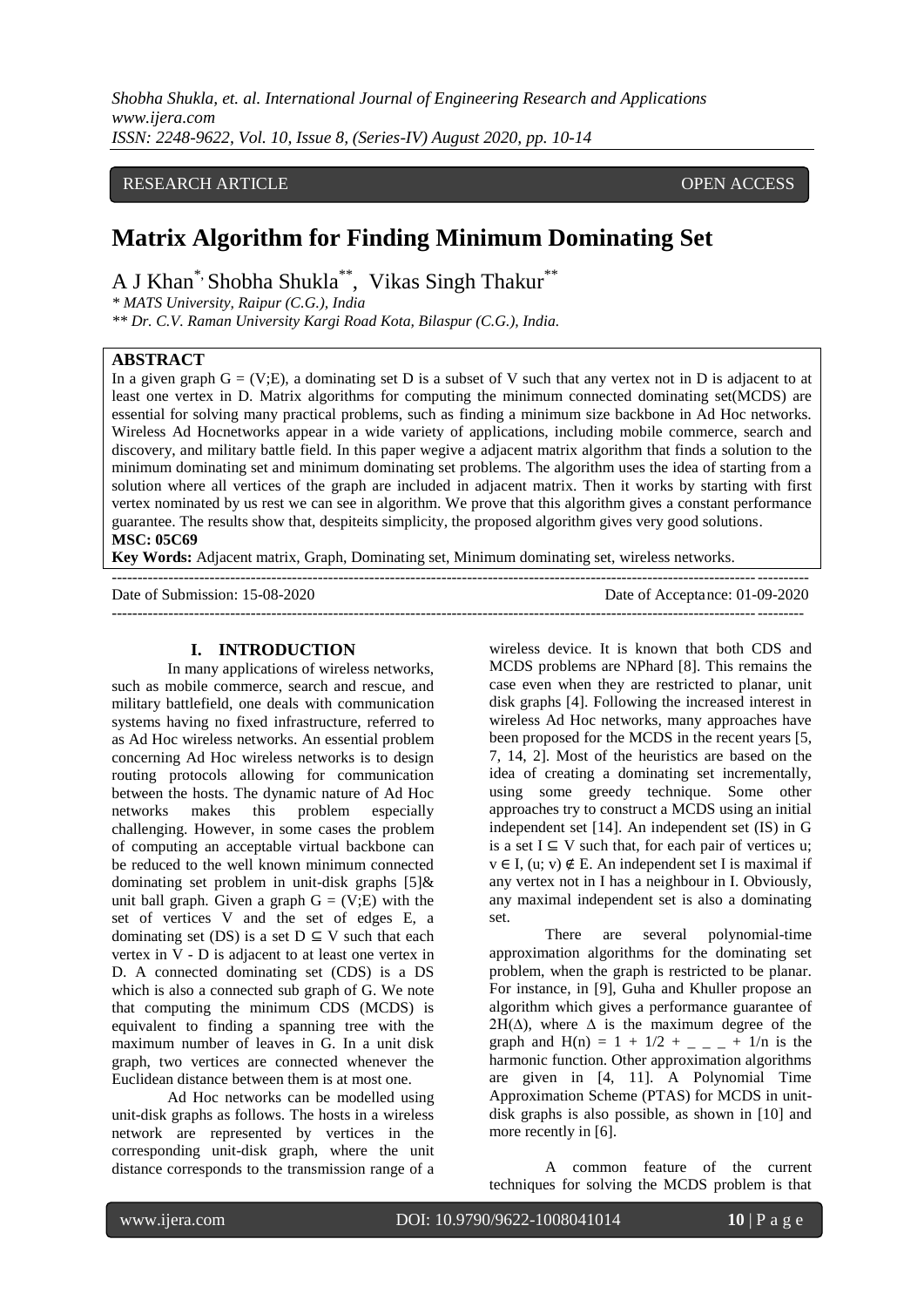the algorithms create the CDS from scratch, at each iteration adding some vertices according to a greedy criterion. For the general dominating set problem, the only exception known to the authors is briefly explained in [13], where a solution is created by sequentially removing vertices. These algorithms share the disadvantage that a setup time must be defined in order to construct a complete MCDS. This becomes a problem when, for example, a reorganization of the network requires a new execution of the algorithm. Other weakness of the current techniques is that frequently complicated strategies must be applied, in order to achieve a good performance guarantee.

In this paper, we propose a new algorithm for computing approximate solutions to the minimum dominating set problem. The algorithm uses a new technique which starts with adjacent matrix,and then one by one removes vertices from this initial solution, until a minimal dominating set is found. Using this technique, the proposed algorithm is able to work with feasible solutions since the beginning, and therefore there is no required set up time for the algorithm. The approach has also the advantage of being simple to implement, with experimental results comparable to the best to existing algorithms.This paper uses standard graph and usual notations.

#### **II. DOMINATION IN GRAPHS**

We now introduce the concept of dominating sets in graphs. A set  $S \subseteq V$  of vertices in a graph $G = (V,E)$  is a dominating set if every vertex  $v \in V$  is an element of S or adjacent to an elementof S. Alternatively, we can say that  $S \subseteq V$ is a dominating set of G if  $N[S] = V(G)$ . A dominatingset S is a minimal dominating set if no proper subset  $S' \subseteq S$  is a dominating set. The dominationnumber  $γ(G)$  of a graph G is the minimum cardinality of a dominating set of G. We call such a seta γ-set of G.

**Theorem**2.1:**[1]** A dominating set S of a graph G is a minimal dominating set if and only if forany  $u \in$ S,

1. u is an isolate of S, or 2. There is  $v \in V - S$  for which N[v]  $\cap S = \{u\}.$ 

#### **Proof.**

Let S be a  $\gamma$ -set of G. Then for every vertex  $u \in S$ ,  $S - \{u\}$  is not a dominating set of G. Thus, there is a vertex  $v \in (V - S) \cup \{u\}$  that is not dominated by any vertex in  $S - \{u\}$ . Now, either  $v = u$ , which implies u is an isolate of S; or  $v \in V$  –S, in which case v is not dominated by  $S - \{u\}$ , and is dominated by S. This shows that N[v]  $\cap$  S = {u}.

In order to prove the converse, we assume S is a dominating set and for all  $u \in S$ , either u is anisolate of S or there is  $v \in V - S$  for which N[v]  $\cap$  S = {u}. We assume to the contrary that S isnot a γ-set of G. Thus, there is a vertex  $u \in S$  such that S − {u} is a dominating set of G. Hence,u is adjacent to at least one vertex in  $S - \{u\}$ , so condition (1) does not hold. Also, if  $S - \{u\}$  is adominating set, then every vertex in V  $-S$  is adjacent to at least one vertex in  $S - \{u\}$ , so condition(2) does not hold for u. Therefore, neither (1) nor (2) holds, contradicting our assumption.

**Theorem2.2**: **[1]** Let G be a graph with no isolated vertices. If D is a  $\gamma$  -set of G, then V (G)–Dis also a dominating set.

#### **Proof.**

Let D be a  $\gamma$  -set of the graph G and assume V (G) − D is not a dominating set of G.

This means that for some vertex  $v \in D$ , there is no edge from v to any vertex in V  $(G)$  – D. Butthen the set  $D - v$  would be a dominating set, contradicting the minimality of D. We conclude thatV  $(G)$  − D is a dominating set of G.

#### .**MATRIX ALGORITHM FOR FINDING MINIMUM CONNECTED DOMINATING SET**

Create vertex adjacency matrix.

Write all vertexes in a row like: 1, 2, 3, 4, 5, 6...

Start with first vertex (numbering assigned by you). Keep first vertex in box .  $\overline{\phantom{a}}$ 

Now start crossing  $(x)$  all other vertex having 1 in first row of adjacency matrix i.e. adjacent to the vertex which is in box.

Now write remaining vertex in a row which are neither in box nor crossed.

Start with first ever vertex in new row and repeat the steps  $4 & 5$ .

Make new row again and again till all the vertex are either in box or crossed. In case at last all remaining vertices cannot be crossed then put all in box.

Write all the box vertices in set this one is a dominating set.

Repeating the process 1-9 for all vertices first time with first vertex, then second, then third .......we will get dominating set.

Once we get all the dominating set now we will move to short minimum connected dominating set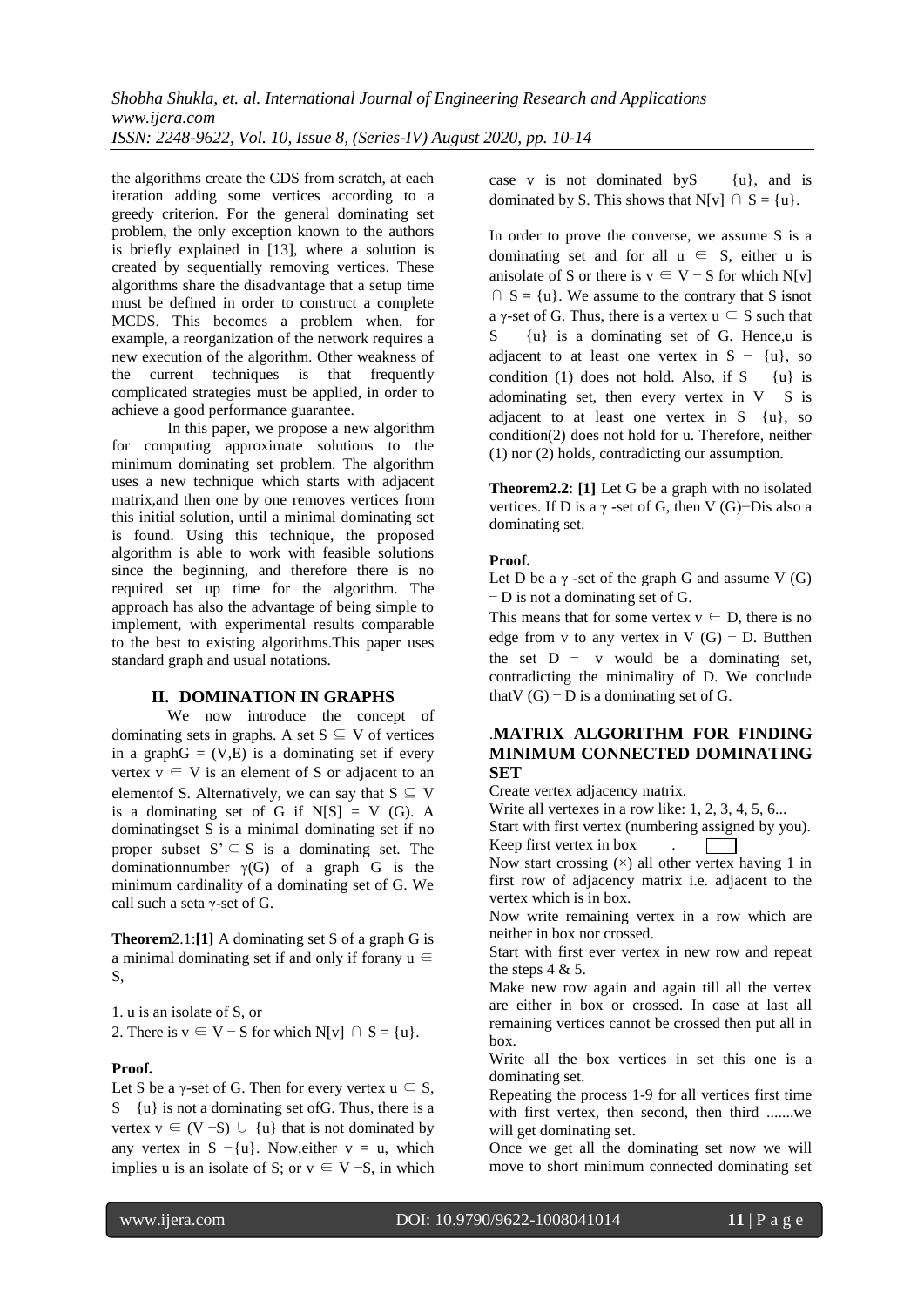*Shobha Shukla, et. al. International Journal of Engineering Research and Applications www.ijera.com ISSN: 2248-9622, Vol. 10, Issue 8, (Series-IV) August 2020, pp. 10-14*

that we will see in our next paper soon. Here we are only concern with minimum dominating set.

#### **Example**

Let we have a connected graph  $G(V,E)$  where V is the set of vertex and E is the set of edges Here V (1, 2, 3, 4, 6, 7, 8, 9)



Now applying the above algorithm Step 1: first we create the adjacency matrix

|   | 1 |  | 2 3 4 5 6 7 8 9                                                    |  |                     |                  |
|---|---|--|--------------------------------------------------------------------|--|---------------------|------------------|
|   |   |  | $1\begin{bmatrix} 0 & 1 & 0 & 1 & 0 & 0 & 0 & 0 & 0 \end{bmatrix}$ |  |                     |                  |
|   |   |  | $2 1 \t0 \t1 \t0 \t1 \t0$                                          |  | $0 \quad 0$         | $\theta$         |
|   |   |  | $3 \begin{vmatrix} 0 & 1 & 0 & 0 & 0 & 1 & 0 & 0 \end{vmatrix}$    |  |                     | $\overline{0}$   |
|   |   |  | $4\begin{vmatrix} 1 & 0 & 0 & 0 & 1 & 0 & 1 & 0 \end{vmatrix}$     |  |                     | $\theta$         |
|   |   |  | $5\begin{vmatrix} 0 & 1 & 0 & 1 & 0 & 1 & 0 & 1 \end{vmatrix}$     |  |                     | $\boldsymbol{0}$ |
|   |   |  | $6 \begin{pmatrix} 0 & 1 & 0 & 0 & 1 & 0 \end{pmatrix}$            |  | $0 \quad 0 \quad 1$ |                  |
|   |   |  | $7 0 \t0 \t0 \t1 \t0 \t0 \t0 \t1$                                  |  |                     | $\theta$         |
| 8 |   |  | $0 \t0 \t0 \t0 \t1 \t0 \t1$                                        |  |                     | 0 <sub>1</sub>   |
| 9 |   |  | $0 \t 0 \t 0 \t 0 \t 1 \t 0 \t 1$                                  |  |                     |                  |

Step 2: 1,2,3,4,5,6,7,8,9 Step 3: Start with vertex 1 Step 4:  $|1|$ , 2, 3, 4, 5, 6, 7, 8, 9 Step 5:  $|1|, 2(x), 3, 4(x), 5, 6, 7, 8, 9$ Stpep<sub>6</sub>: 3,5,6,7,8,9 Step 7: Repeating step 4 & step 5  $3,5,6(x),7,8,9$ Step 8: since all vertices neither in box nor crossed therefore we repeat steps 4-7 5,7,8,9  $|5|, 7, 8(x), 9$ 

7,9 (Cannot be crossed)

## $|7|9$

Now finally all the vertices are either in box or crossed therefore we can make a dominating set by all the vertices in boxes:  $(1, 3, 5, 7, 9)$ 

Now we again start with second vertex with the same procedure

 $1, 2, 3, 4, 5, 6, 7, 8, 9$ <br> $1(x), [2], 3(x), 4, 5(x), 6, 7, 8, 9$ 4,6,7,8,9  $\sqrt{4}$ , 6,7(x), 8,9 6,8,9  $|6|, 8, 9(x)$ 8

8

Therefore dominating set is (2, 4, 6, 8) Now we again start with third vertex with the same procedure

 $1, 2, 3, 4, 5, 6, 7, 8, 9$ <br> $1, 2(\times), \overline{3}, 4, 5, 6(\times), 7, 8, 9$ 1,4,5,7,8,9  $\sqrt{1}$ , 4(x), 5, 7, 8, 9 5,7,8,9  $\sqrt{5}$ , 7, 8(x), 9 7,9  $\sqrt{7}$ , 9 Therefore dominating set is (3, 1, 5, 7, 9) Now we again start with fourth vertex with the same procedure  $1,2,3,4,5,6,7,8,9$ <br> $1(x),2,3,4,5(x),6,7(x),8,9$ 2,3,6,8,9  $\sqrt{2}$ , 3(x), 6,8,9 6,8,9  $|6|, 8, 9(x)$ 8 8 Therefore dominating set is (4, 2, 6, 8) Now we again start with fifth vertex with the same procedure 1, 2, 3, 4, 5, 6, 7, 8, 9<br>1, 2( $\times$ ), 3, 4( $\times$ ),  $\overline{5}$ , 6( $\times$ ), 7, 8( $\times$ ), 9

www.ijera.com DOI: 10.9790/9622-1008041014 **12** | P a g e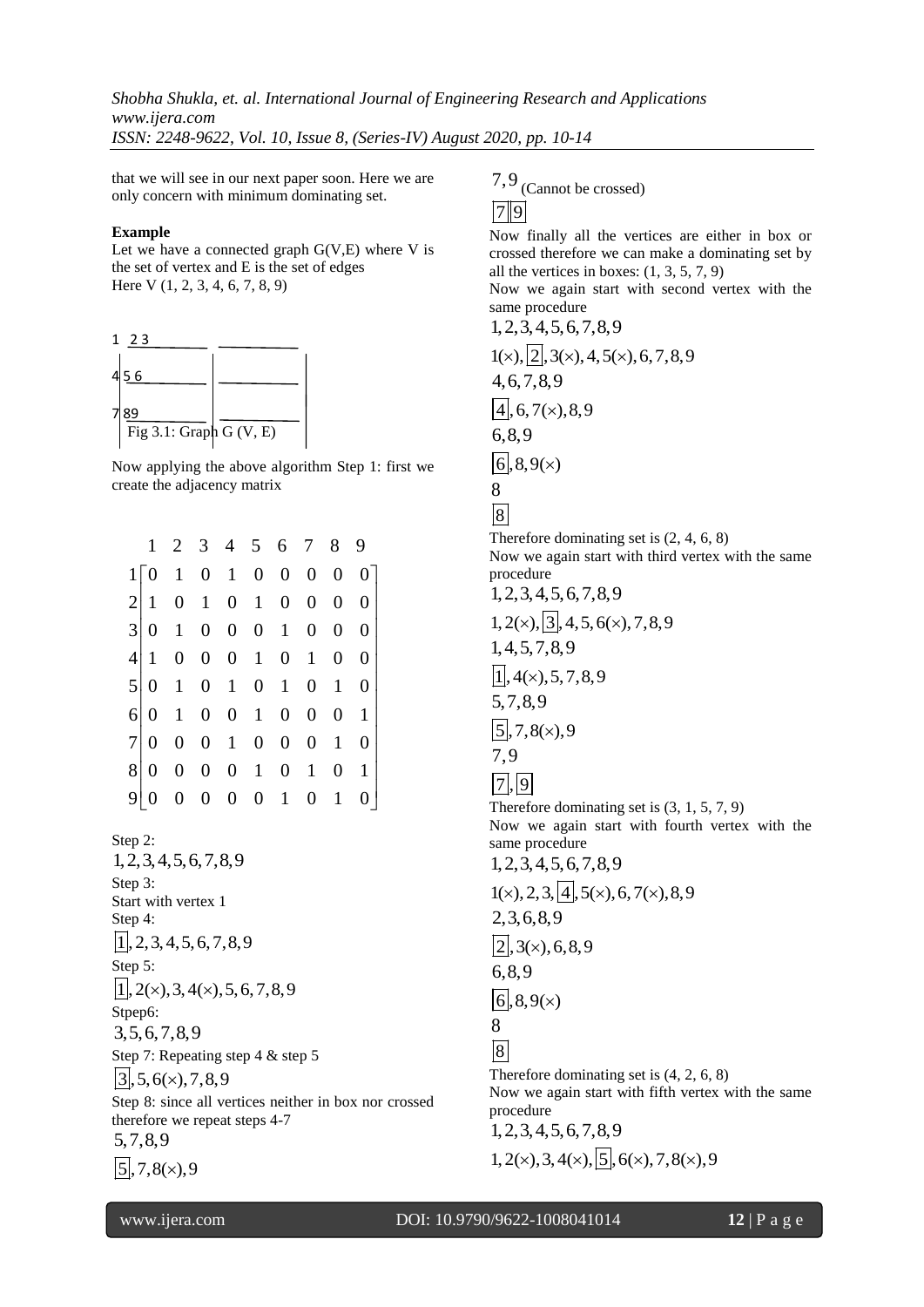Therefore dominating set is (5, 1, 3, 7, 9) Now we again start with sixth vertex with the same procedure

 $1,2,3,4,5,6,7,8,9$ <br> $1,2,3(x),4,5(x), 6,7,8,9(x)$ 

1,2,4,7,8,

 $\overline{11}, 2(x), 4(x), 7, 8,$ 

7,8

 $\sqrt{7}$ , 8(x)

Therefore dominating set is (6, 1, 8) Now we again start with seventh vertex with the same procedure

 $1,2,3,4,5,6,7,8,9$ <br> $1,2,3,4$  (c),  $5,6,7,8,9$ 

 1,3,7,9 1 ,3,7,9 3 ,7,9 7 , 9 1,2,3,5,6,9 1 , 2( ),3,5,6,9 3,5,6,9 3 ,5,6( ),9 3,5,7 3 , 5 , 7

$$
5,9
$$

 $|5|, |9|$ 

Therefore dominating set is (7, 1, 3, 5, 9) Now we again start with eighth vertex with the same procedure

 $1,2,3,4,5,6,7,8,9$ <br> $1,2,3,4,5(x),6,7(x), 8,9(x)$ 

1,2,3,4,6

 $1,2(x),3,4(x),6$ 3,6

$$
\boxed{3}, 6(x)
$$

Therefore dominating set is (8, 1, 3) Now we again start with ninth vertex with the same

procedure  $1, 2, 3, 4, 5, 6, 7, 8, 9$ <br>1, 2, 3, 4, 5, 6( $\times$ ), 7, 8( $\times$ ), 9

1,2,3,4,5,7  $\overline{1}$ , 2(x), 3, 4(x), 5, 7

Therefore dominating set is (9, 1, 3, 5, 7) Finally we get following dominating sets  $(1, 3, 5, 7, 9), (2, 4, 6, 8), (3, 1, 5, 7, 9), (4, 2, 6, 8),$  $(5, 1, 3, 7, 9)$ ,  $(6, 1, 8)$ ,  $(7, 1, 3, 5, 9)$ ,  $(8, 1, 3)$ ,  $(9, 1, 1)$ 3, 5, 7). Ignoring the repeating sets four connected dominating sets are

 $(1, 3, 5, 7, 9), (2, 4, 6, 8), (6, 1, 8), (8, 1, 3)$ 

Therefore minimum dominating sets are (6, 1, 8), (8, 1, 3).

Applying the process we learn we need to go for n times in n vertex graph.

## **III. CONCLUSIONS**

We proposed an adjacent matrix algorithm for minimum dominating set problem. Evaluation of MDS was carried out for any connected graphs.Here we see by an example to get smallest dominating sets obtained for a samples graph. A multi-start variant for the said algorithm is also proposed for the minimum weight dominating set (MWDS) problem.Example shows the results indicate that our performance is better than the some existing methods, classical greedy approximation algorithm for the problem, as well as hybrid heuristics basedon ant colony optimisation etc. The results obtainedby matrix algorithm indicate that it is a suitable approach to solve large-scale instancesof the problem.However, matrix algorithm is the algorithm, which produced the best results in our experimental studies.

Last but not least, illustration of the application of our approach in graphAn Orderbased Algorithm for Minimum Dominating Setmining opens its possible further use in application areas. Partitioning of thenetwork around dominating set vertices leads to clusters, for which it holdsthat every vertex is in distance to a vertex of the dominating set, which is atmost 1. Therefore, matrix algorithm should be interesting for applications, which requirea fast and highly scalable technique and for which the corresponding networkexhibits small-world properties.

## **REFERENCES:**

- [1]. O. Ore, Theory of Graphs. Amer. Math. Soc. Colloq. Publ., 38 (Amer. Math. Soc., Providence,RI), 1962.
- [2]. K. M. Alzoubi, P.-J. Wan, and O. Frieder. Distributed heuristics for connecteddominating set in wireless ad hoc networks. IEEE ComSoc/KICSJournal on Communication Networks, 4(1): 22-29, 2002.